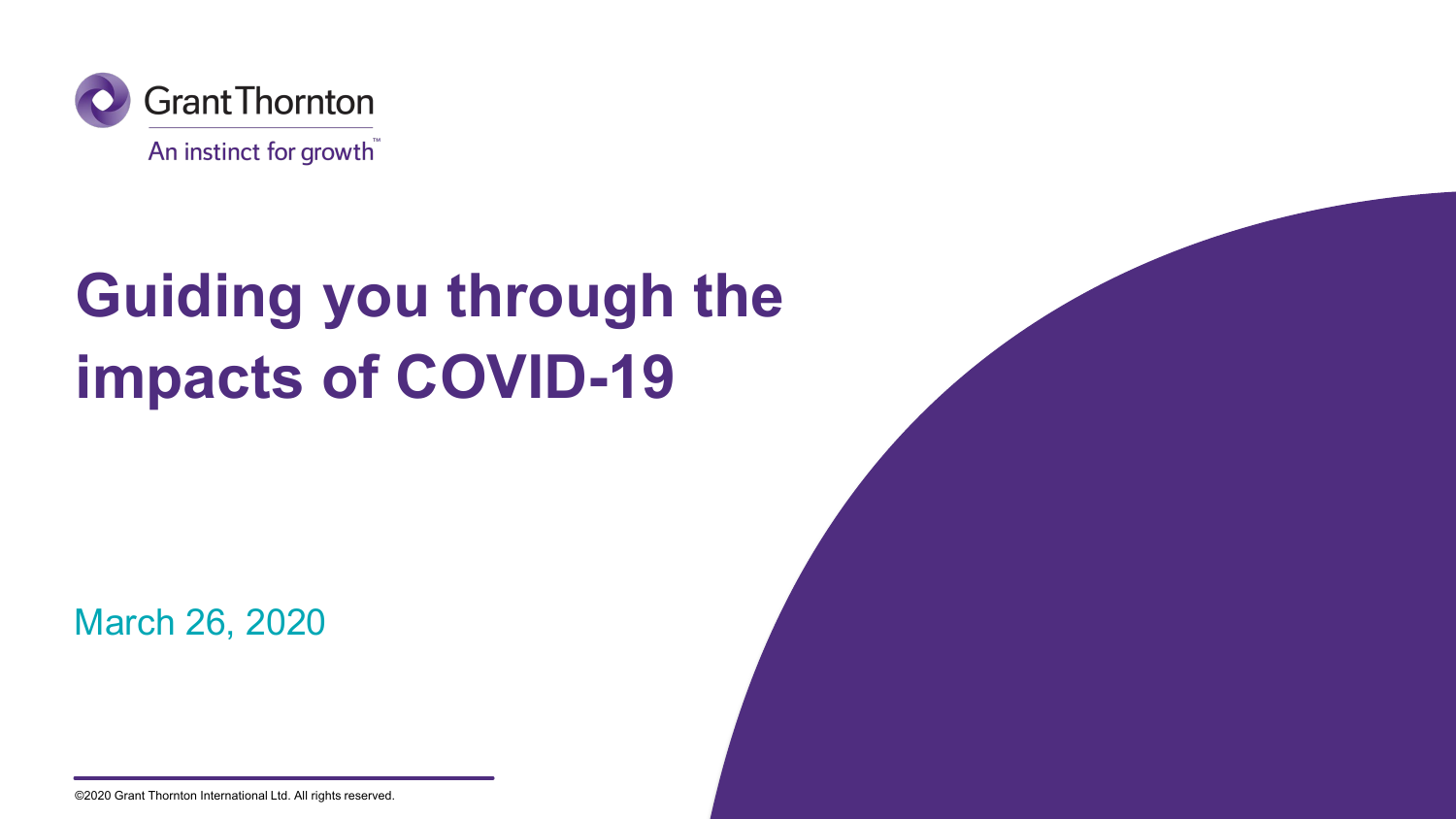### **COVID-19 Resource Hub**

#### **2** Grant Thornton

# Finding the way forward: Guiding businesses through<br>coronavirus (COVID-19)

Discuss the impacts of coronavirus with one of our experts

Businesses need to remain agile and alert as coronavirus [COVID-19] evolves

#### Where to go for information

- · World Health Organization
- · Canadian Government Public Health
- · Business Development bank of Canada
- · Export Development Canada
- · Employment and Social Development Canada (Work-sharing)
- . Employment and Social Development Conado (Employment Insurance)

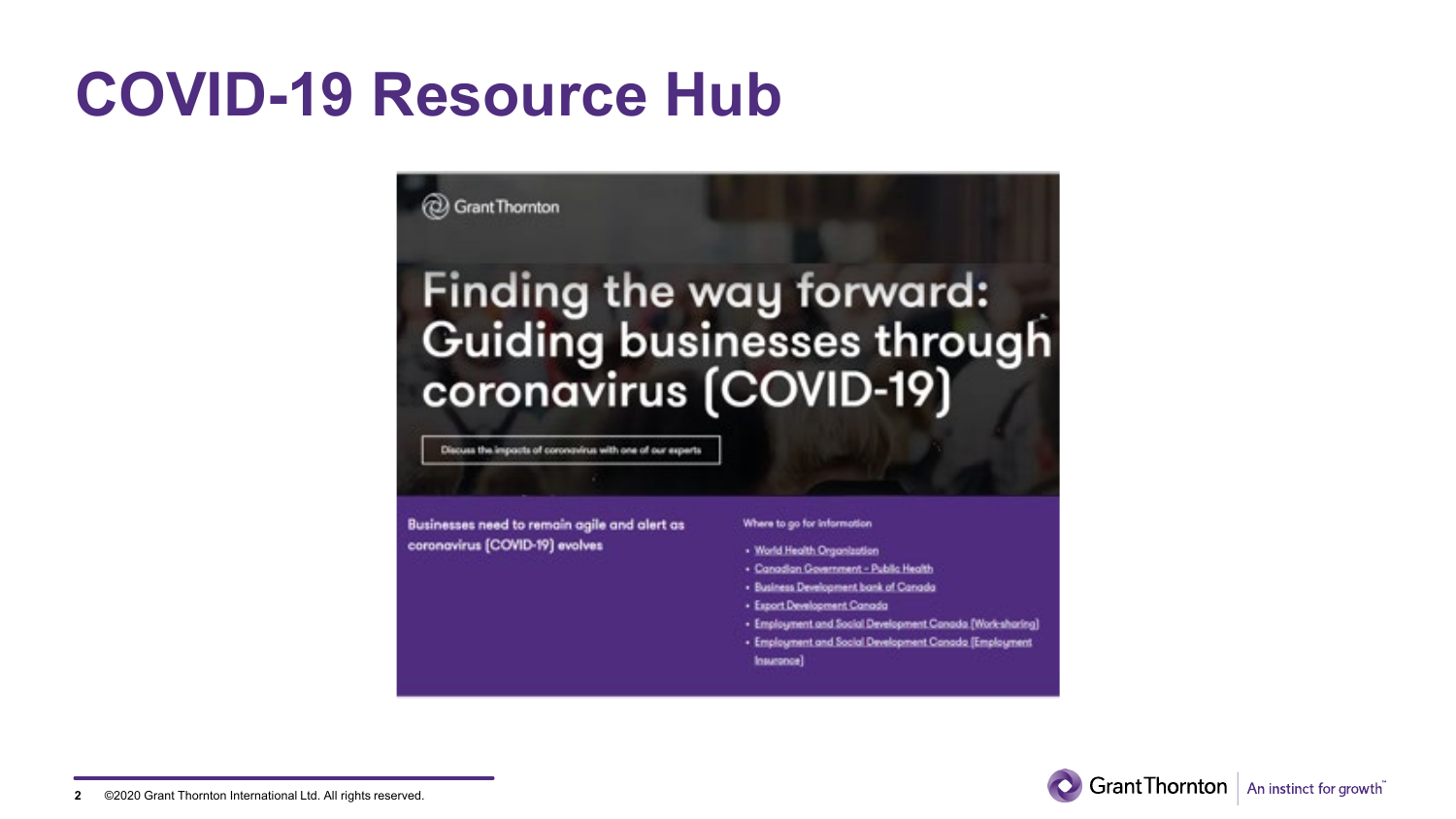### **Where do I start? What to consider when facing a temporary business closure?**

- Employment and labour
- Bank and finance
- Rent and landlord

**3**

- Supply and inventory
- Critical service providers primary supplier, legal and accounting professionals

The key is good communication with all stakeholders of the business – start early and keep talking with everyone!

<sup>©2020</sup> Grant Thornton International Ltd. All rights reserved.

**Grant Thornton** | An instinct for growth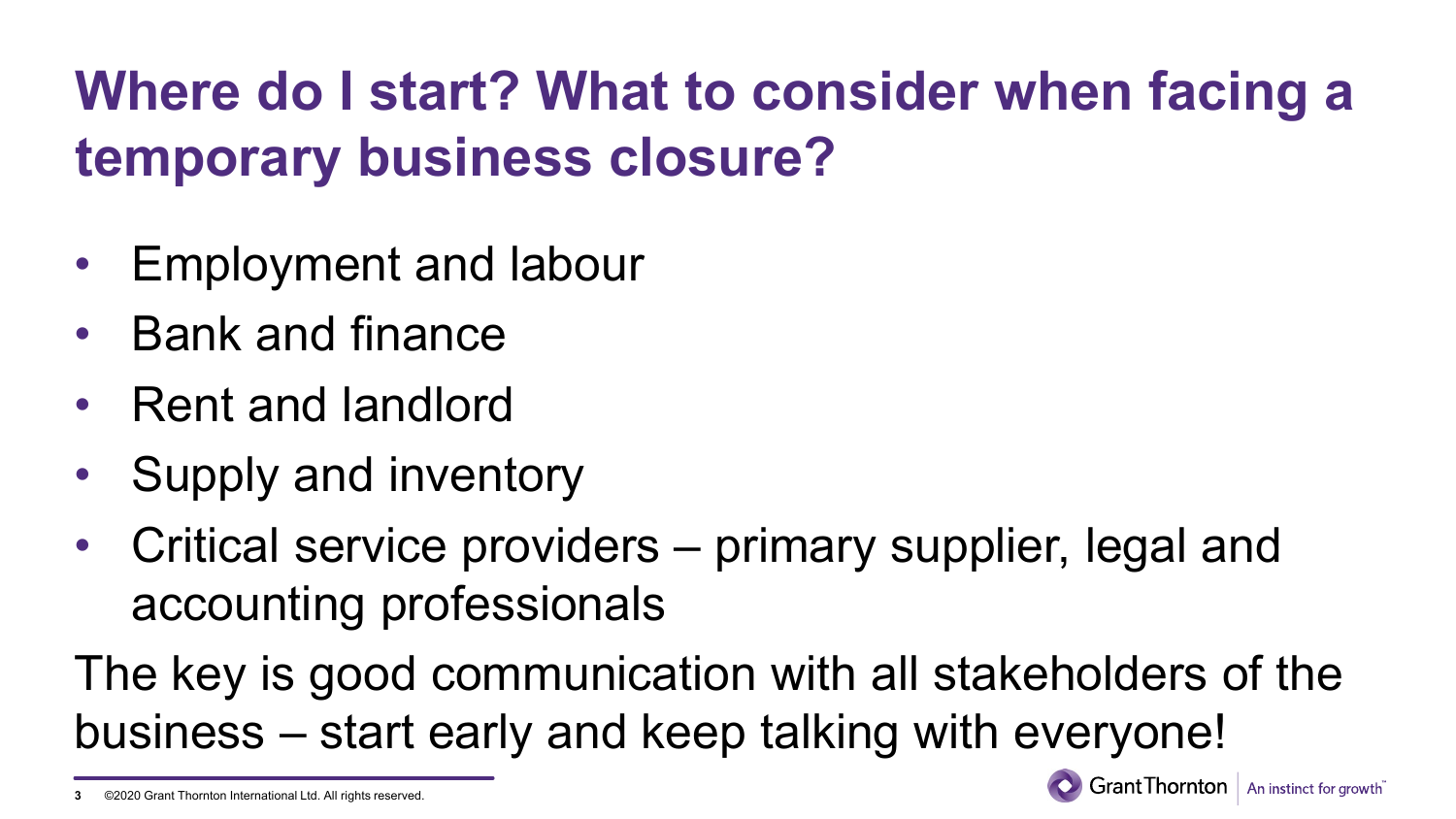## **Managing your business through COVID-19**

There are a lot of items to manage during the current crisis:

- Your people; lay-offs, workshare, wage subsidies
- Your business; status of orders for customers; managing inventory and suppliers
- Your cashflow; are you going to get paid by your customers, do you have flexibility with your lenders, cashflow projections
- Yourself; managing the stress of the current situation



**Grant Thornton** | An instinct for growth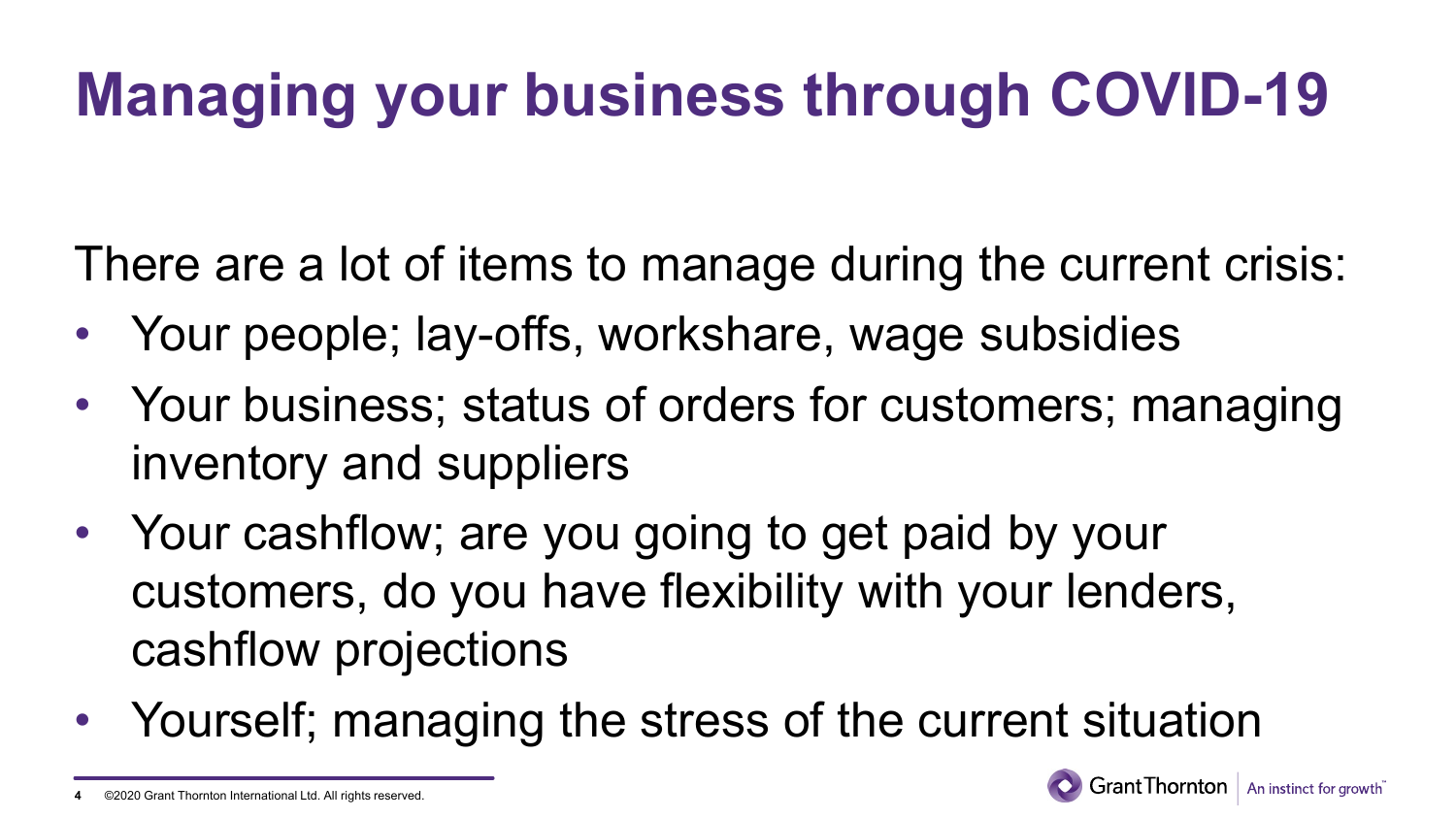## **Focus on what you can control**

- Accept that Social Distancing is going to be with us for a while
- Look for new ways to reach your customers use technology to your advantage
- Have proactive discussions with financial partners
- Review supports for your employees EAP, EI, other forms of communication with them

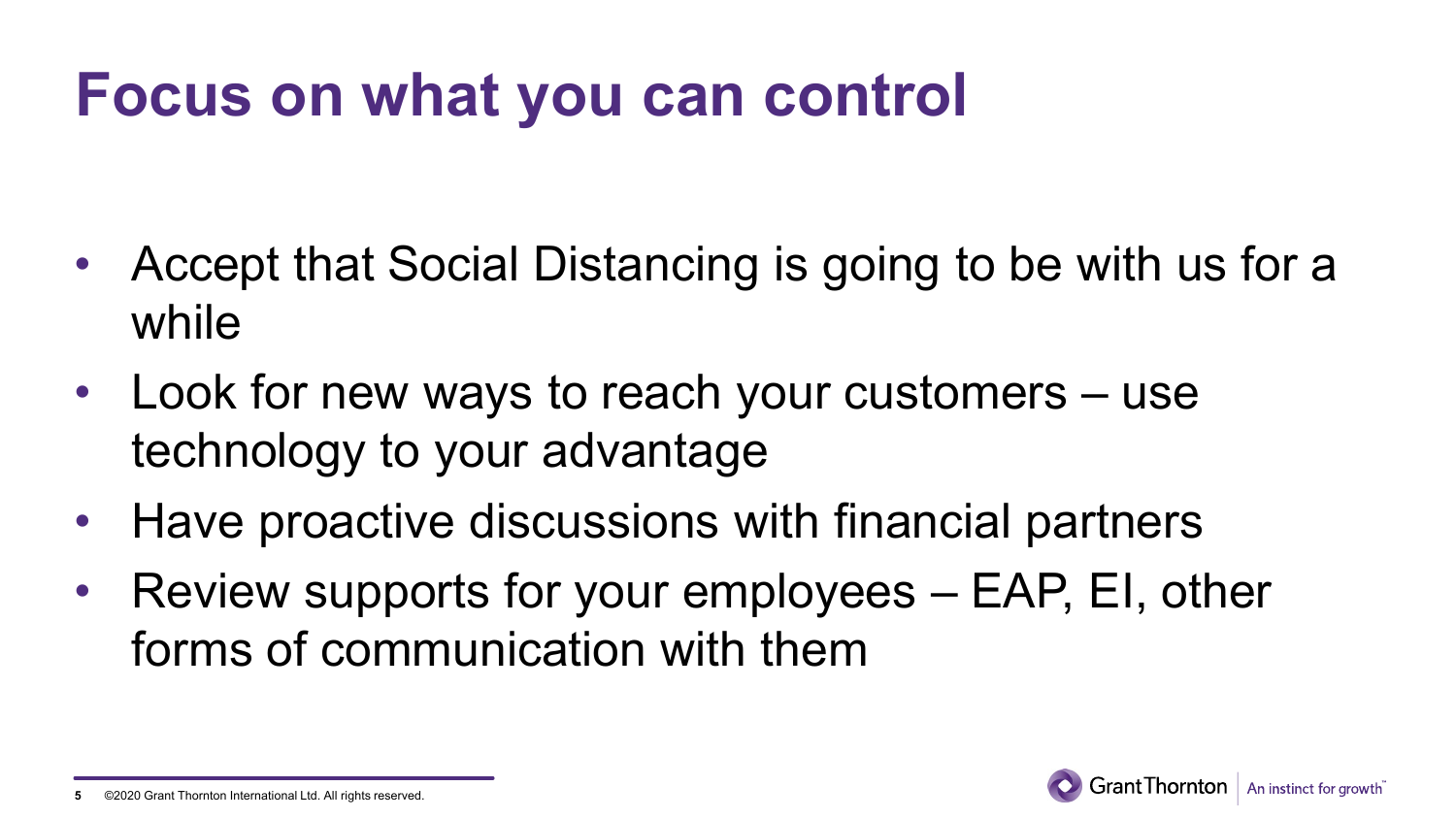#### **Don't underestimate the risks of working remotely**

- Employees using remote devices
- Employees using personal devices to access company information
- High likelihood of hackers exploiting the current situation for ransomware attacks or other cyber security breaches
- Cyber crime is affecting all businesses and often smaller organizations are at most risk.
- Should have cyber policies in place to manage this issue

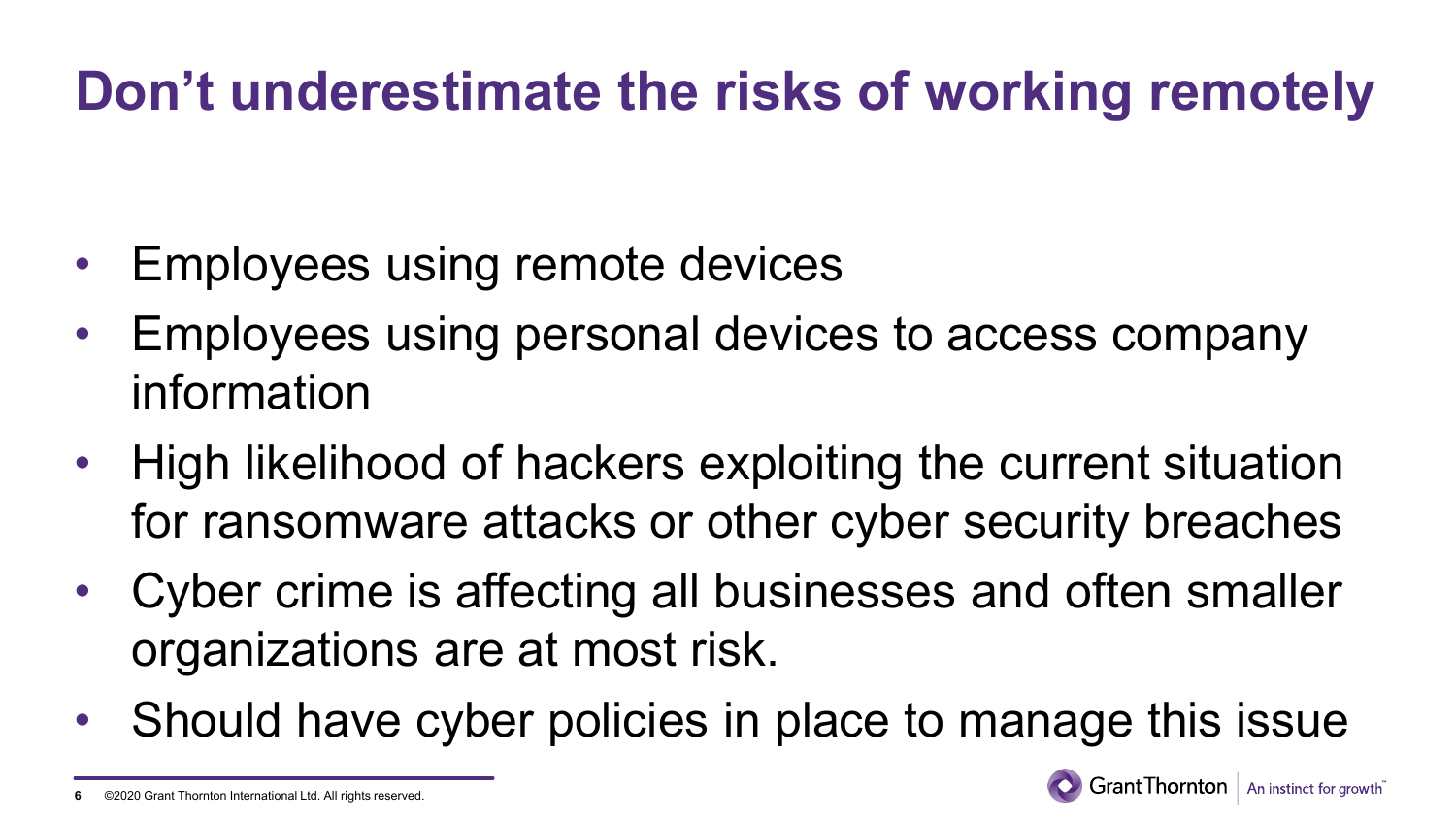- <https://www.canada.ca/en/department-finance/economic-response-plan.html>
- https://www.canada.ca/en/revenue-agency/campaigns/covid-19 [update/frequently-asked-questions-wage-subsidy-small-businesses.html](https://www.canada.ca/en/revenue-agency/campaigns/covid-19-update/frequently-asked-questions-wage-subsidy-small-businesses.html)

All of these links, and more, are on Grant Thornton's COVID-19 information hub located at:

• [https://www.grantthornton.ca/insights/coronavirus-covid-19/finding-the-way](https://www.grantthornton.ca/insights/coronavirus-covid-19/finding-the-way-forward-guiding-businesses-through-coronavirus-COVID-19/)forward-guiding-businesses-through-coronavirus-COVID-19/



<sup>©2020</sup> Grant Thornton International Ltd. All rights reserved. **7**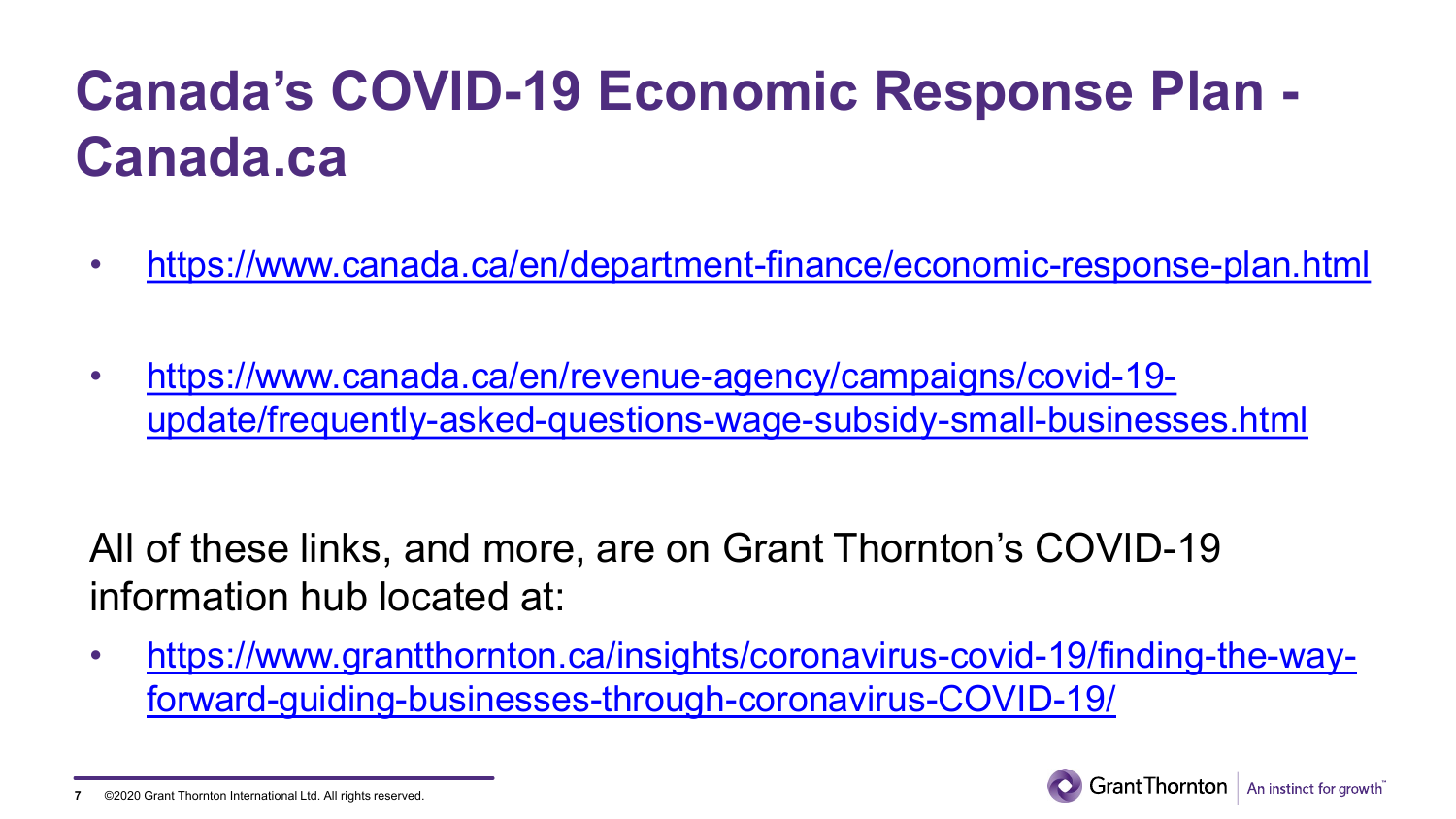Support for individuals:

- Increased Canada Child Tax benefit extra \$300 per child
- GST tax credit for low income families approx. \$400
- Personal tax filing extended to June 1
- Tax balance and instalments due no interest until Aug. 31
- Mortgage support contact your financial institution



©2020 Grant Thornton International Ltd. All rights reserved. **8**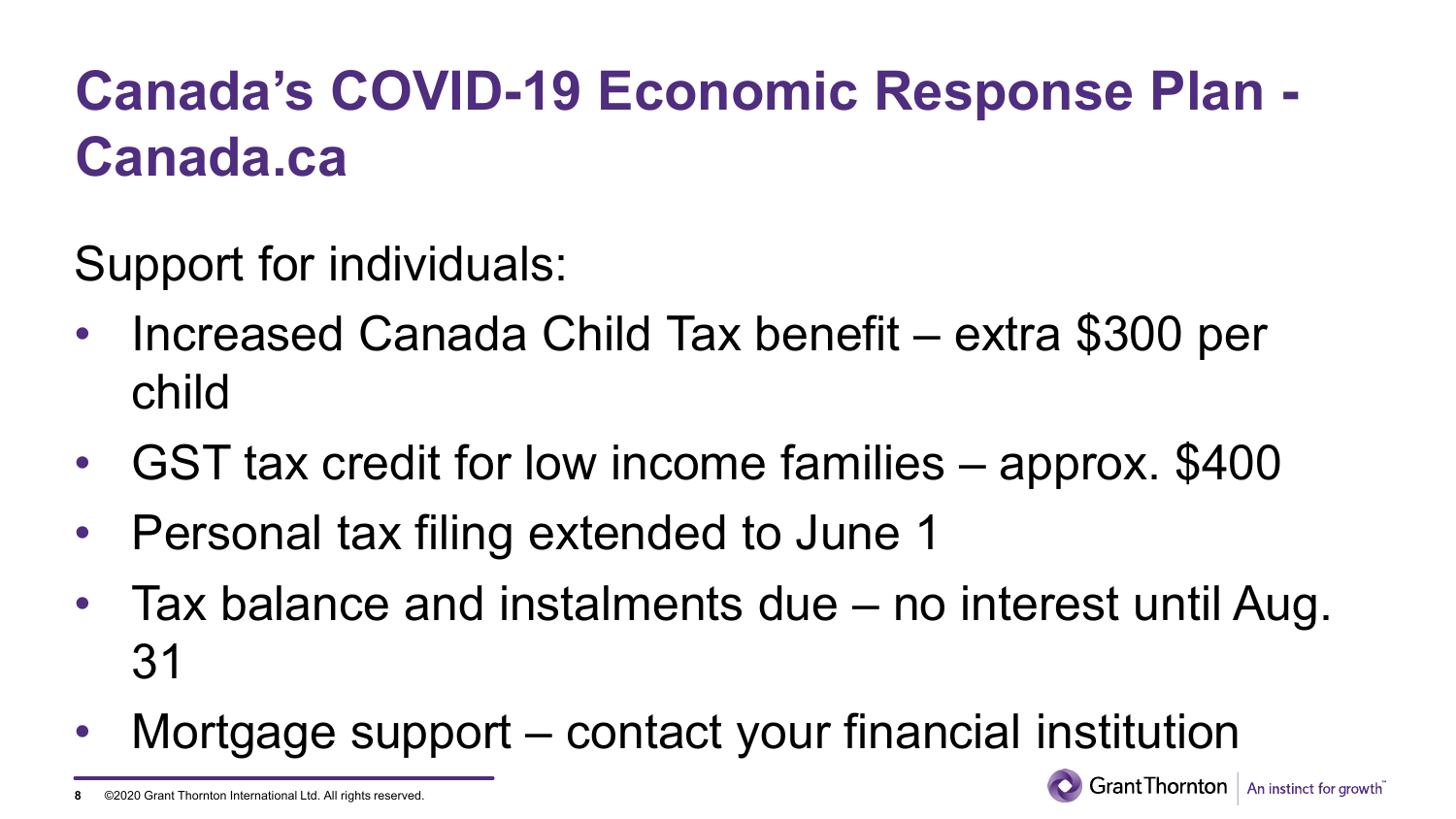Support for people who are unable to work:

- **The new Canada Emergency Response Benefit**
- We will provide a taxable benefit of \$2,000 a month for up to 4 months to:
- workers who must stop working due to COVID-19 and do not have access to paid leave or other income support.
- workers who are sick, quarantined, or taking care of someone who is sick with COVID-19.
- working parents who must stay home without pay to care for children that are sick or need additional care because of school and daycare closures.
- workers who still have their employment but are not being paid because there is currently not sufficient work and their employer has asked them not to come to work.
- wage earners and self-employed individuals, including contract workers, who would not otherwise be eligible for Employment Insurance.
- **The Canada Emergency Response Benefit will be accessible through a secure web portal starting in early April. Applicants will also be able to apply via an automated telephone line or via a toll-free number.**



<sup>©2020</sup> Grant Thornton International Ltd. All rights reserved. **9**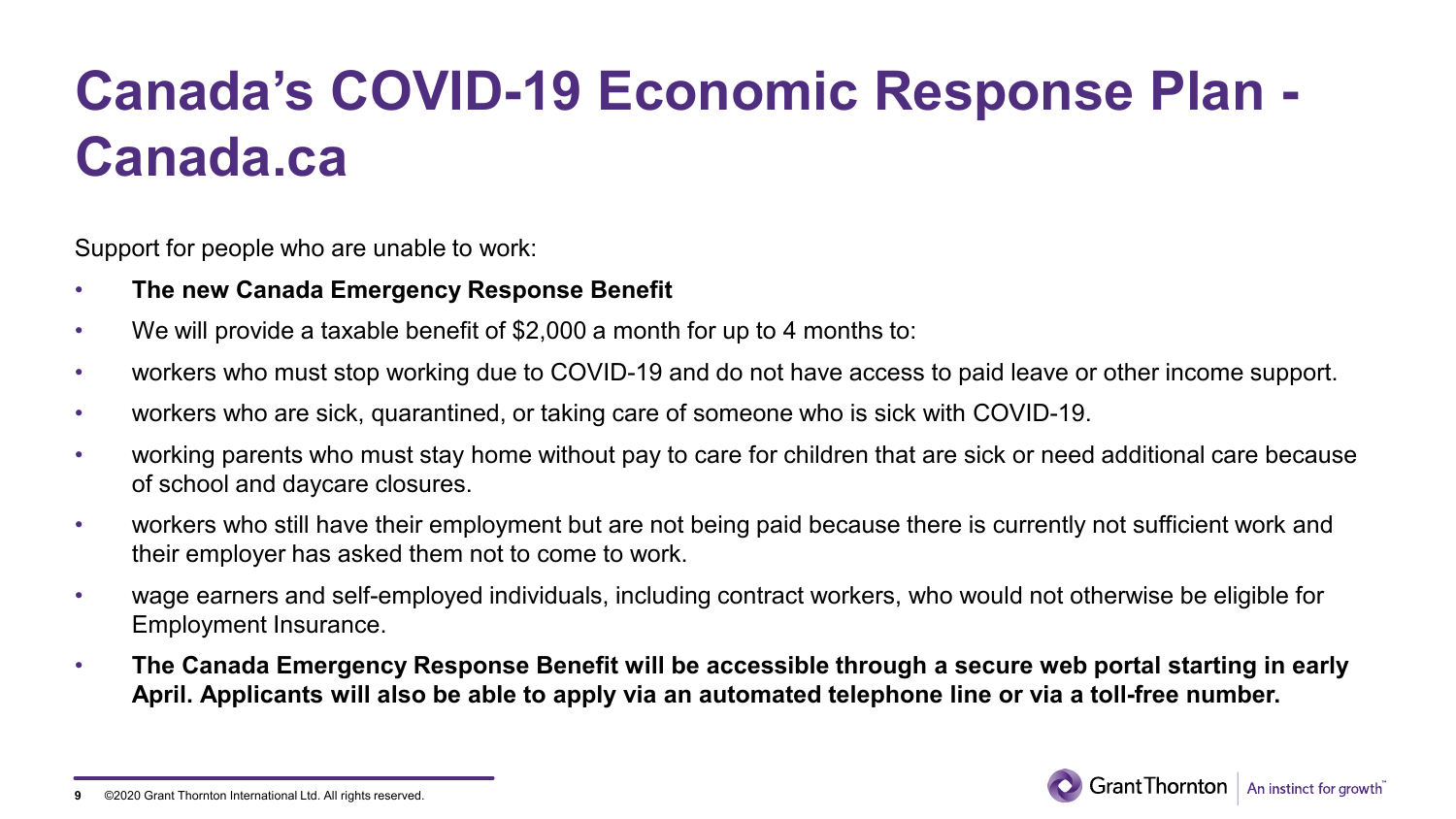Other supports for individuals:

- Seniors reduced withdrawals for RRIF's by 25% for 2020
- Students 6 month moratorium on repayment of Canada Student Loans, interest does not accrue

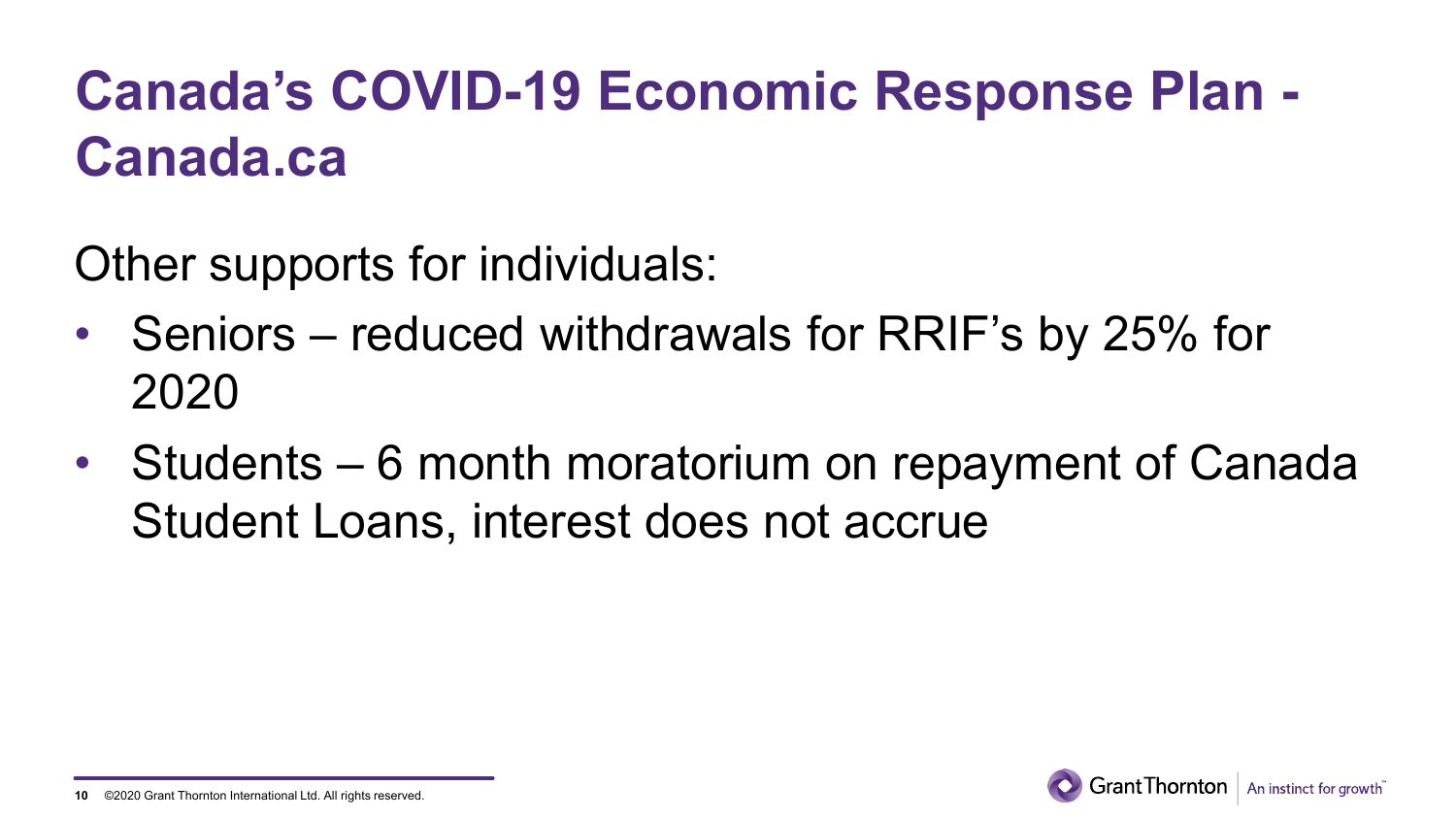Support for businesses:

- Extending work share program  $-$  to 76 weeks from 38
- Wage subsidy
	- Equal to 10% of remuneration paid, up to \$1,375/employee, \$25,000 maximum per employer
	- Each company gets its own \$25,000 limit
	- Reduce payroll remittances to realize subsidy right away
	- https://www.canada.ca/en/revenue-agency/campaigns/covid-19 [update/frequently-asked-questions-wage-subsidy-small-businesses.html](https://www.canada.ca/en/revenue-agency/campaigns/covid-19-update/frequently-asked-questions-wage-subsidy-small-businesses.html)



<sup>©2020</sup> Grant Thornton International Ltd. All rights reserved. **11**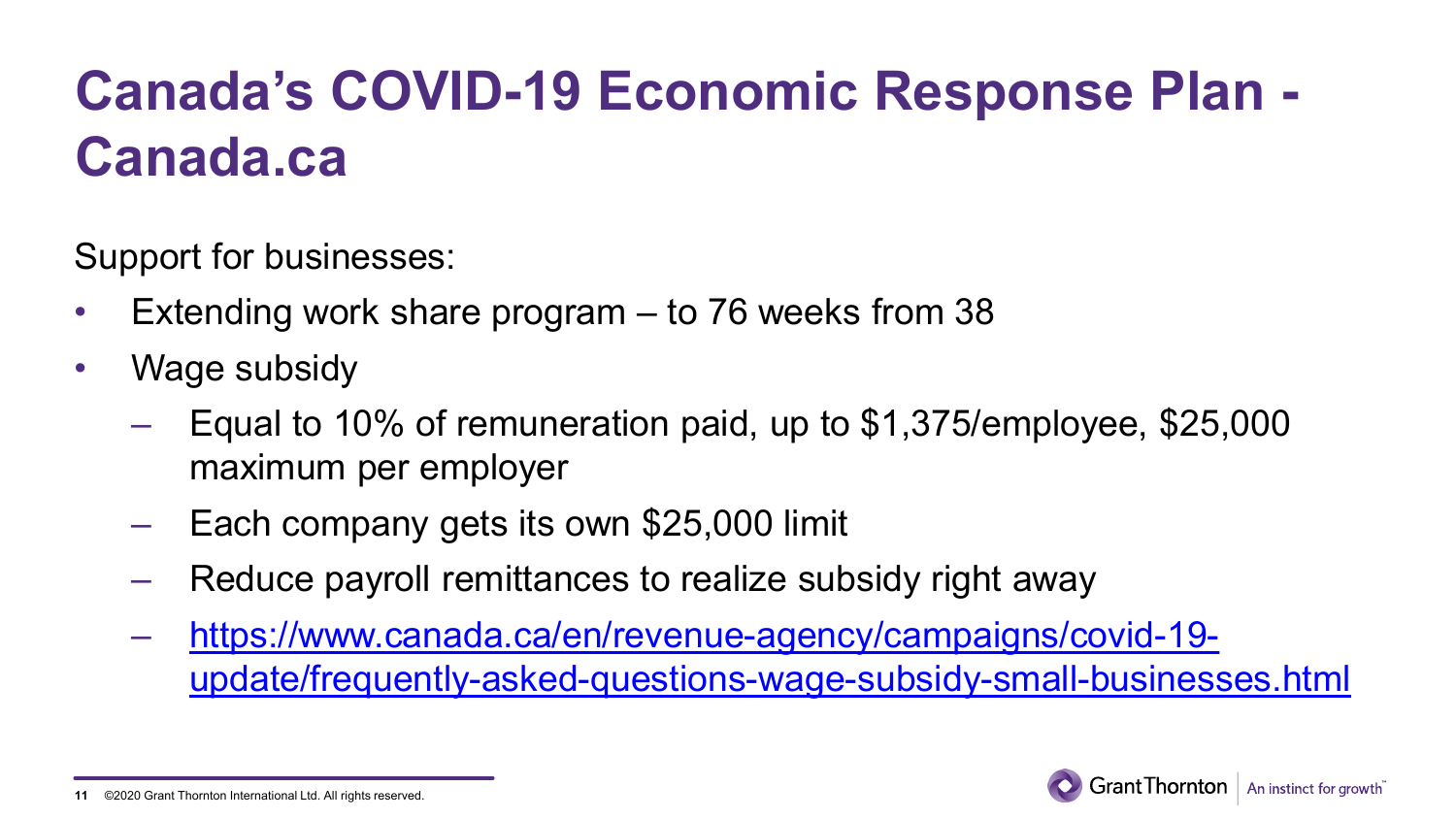Other business supports:

Business Credit Availability Program

- BDC and EDC are government owned and available to support businesses
- Tax payment deferrals
- All outstanding tax amounts and instalments that arise after March 18 are interest free until Sept. 1

Collection and audit activity has ceased until April 6

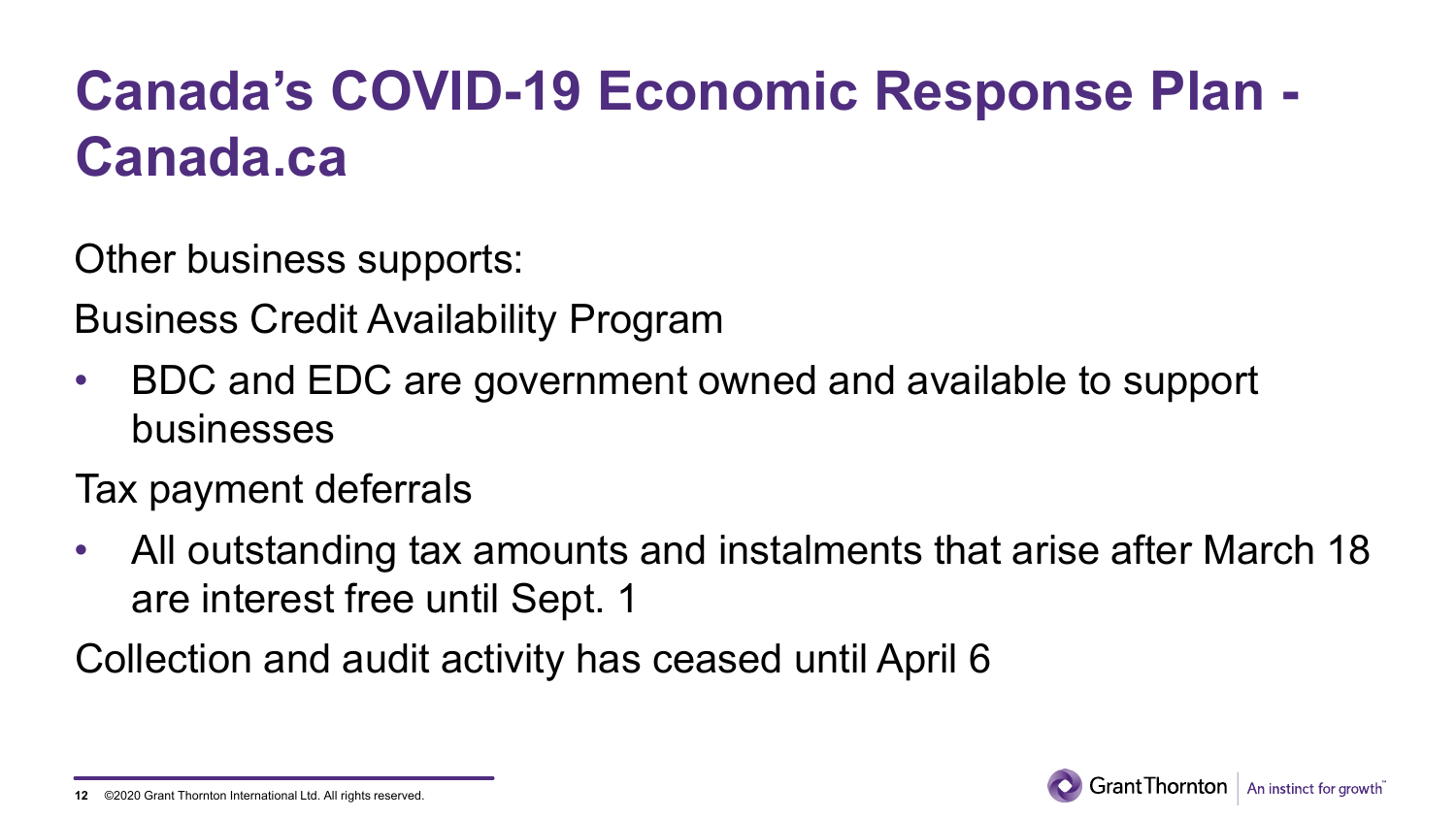## **BC's COVID-19 Economic Response Plan**

**B.C. is extending filing and payment deadlines for the following taxes until September 30, 2020:**

- Employer health tax
- Provincial sales tax (including municipal and regional district tax) r
- Carbon tax
- Motor fuel tax
- Tobacco tax
- Effective immediately, businesses with a payroll over \$500,000 can defer their employer health tax payments until the **end** of September. (Businesses with smaller payrolls are already exempt from paying the tax.)
- [https://www2.gov.bc.ca/gov/content/taxes/tax-changes/covid-19-tax-changes](https://can01.safelinks.protection.outlook.com/?url=https%3A%2F%2Fwww2.gov.bc.ca%2Fgov%2Fcontent%2Ftaxes%2Ftax-changes%2Fcovid-19-tax-changes&data=02%7C01%7CPeter.MacIntosh%40ca.gt.com%7C82b1692f96f6462437dd08d7d1a86e30%7C296ae2296f104f4aa0d6f390ed73d8e3%7C0%7C0%7C637208393636089617&sdata=E9PlOqSye61ePX07O%2FD89Yvn4QW4L8UZkD213UytvHI%3D&reserved=0)



<sup>©2020</sup> Grant Thornton International Ltd. All rights reserved. **13**